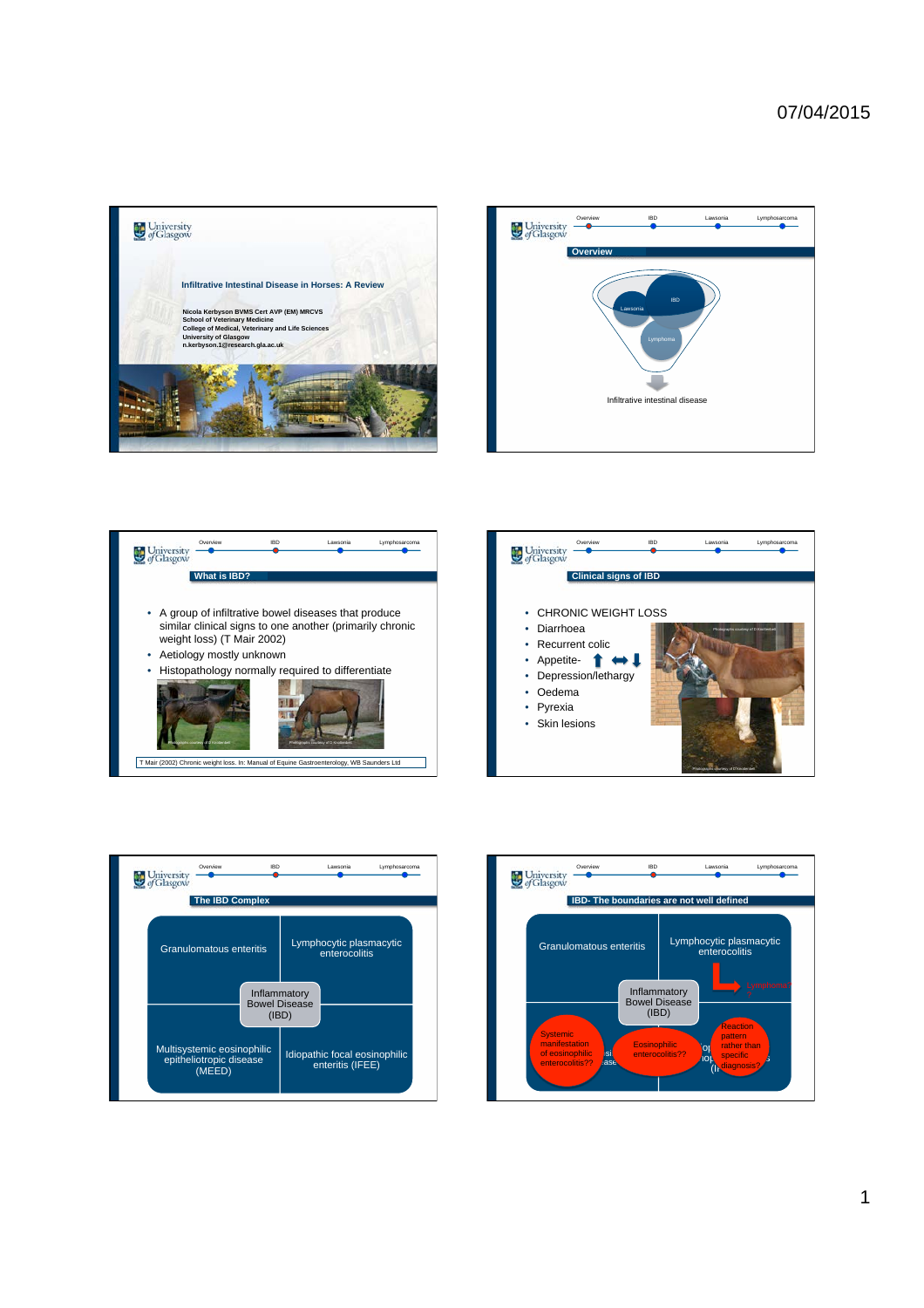|                                          | <b>Clinical signs</b> |                  |       |                   |
|------------------------------------------|-----------------------|------------------|-------|-------------------|
|                                          | Weight<br>loss        | <b>Diarrhoea</b> | Colic | <b>Dermatitis</b> |
| Granulomatous<br>Enteritis               | 98%                   | 30%              | 11%   | 11%               |
| Lymphocytic-<br>plasmacytic<br>enteritis | 95%                   | 35%              | 20%   | 0%                |
| <b>MEED</b>                              | 100%                  | 63%              | 4%    | 63%               |
| Eosinophilic<br>enterocolitis            | 7%                    | 0%               | 100%  | 0%                |





|                                          | Low serum<br>protein | Low serum<br>albumin | Anaemia | <b>High GGT</b> |
|------------------------------------------|----------------------|----------------------|---------|-----------------|
| Granulomatous<br>Enteritis               | 64%                  | 91%                  | 87%     | 0%              |
| Lymphocytic-<br>plasmacytic<br>enteritis | 35%                  | 55%                  | 10%     | 0%              |
| <b>MEED</b>                              | 58%                  | 79%                  | 10%     | 73%             |
| Eosinophilic<br>enterocolitis            | 14%                  | 14%                  | 0%      | 0%              |



|                                       | <b>Rectal biopsy</b><br>diagnostic | <b>Malabsorption</b><br>indicated by OGTT |
|---------------------------------------|------------------------------------|-------------------------------------------|
| Granulomatous<br>Enteritis            | 50%                                | 90%                                       |
| Lymphocytic-<br>plasmacytic enteritis |                                    | 82%                                       |
| <b>MEED</b>                           | 50%                                | 38%                                       |
| Eosinophilic<br>enterocolitis         |                                    | Not determined                            |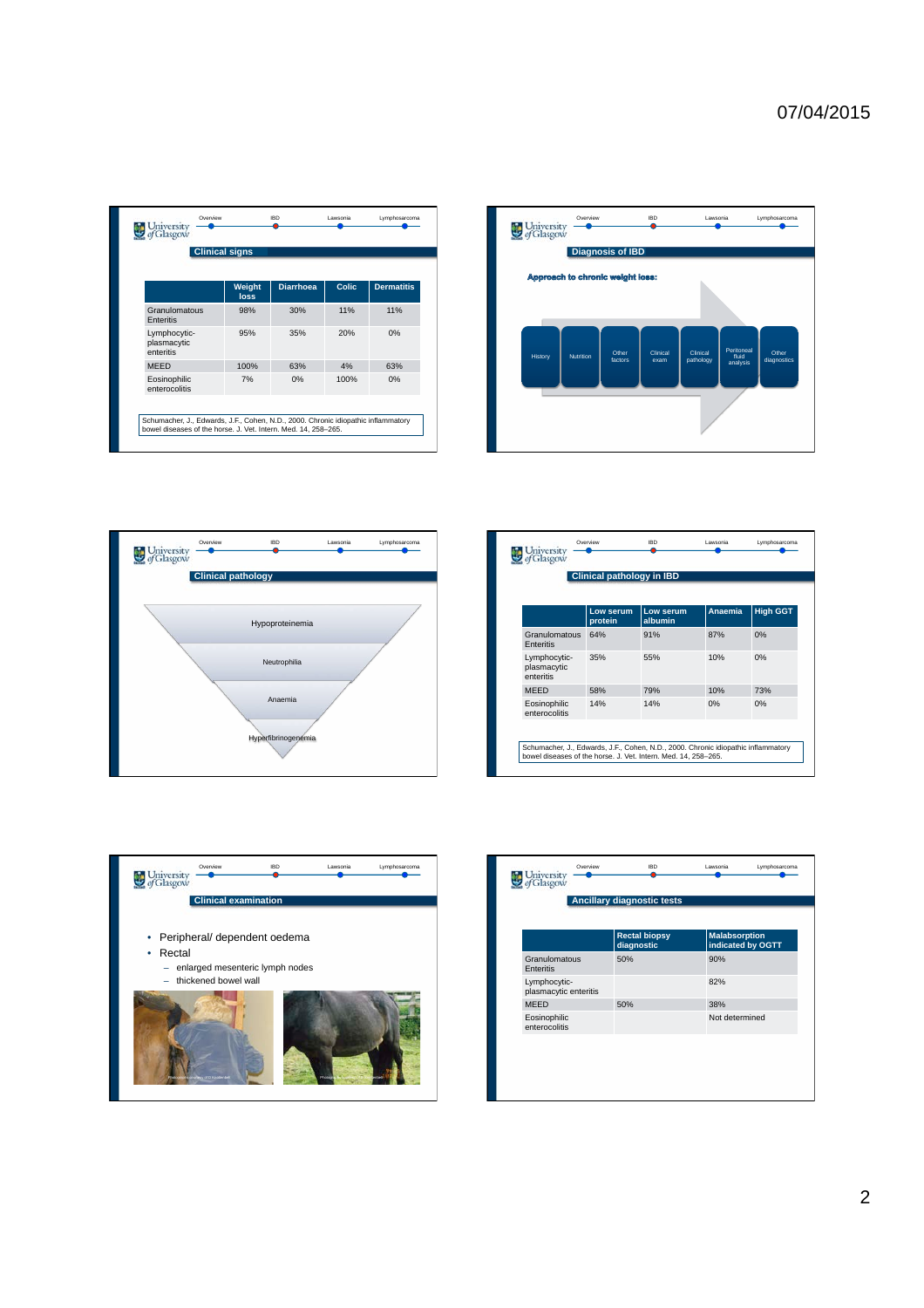









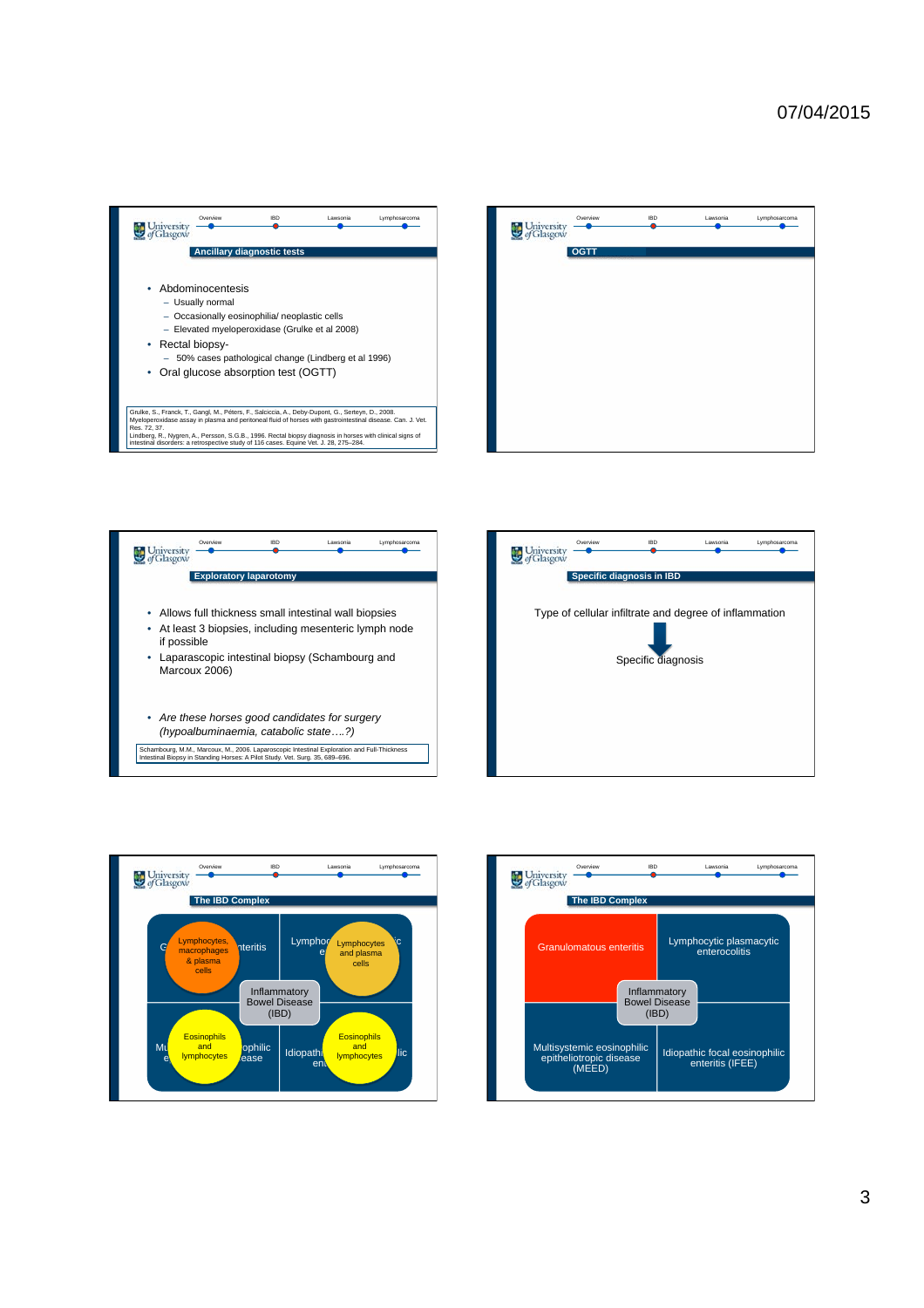|                                          | <b>Clinical signs</b> |                  |              |                   |
|------------------------------------------|-----------------------|------------------|--------------|-------------------|
|                                          | Weight<br><b>loss</b> | <b>Diarrhoea</b> | <b>Colic</b> | <b>Dermatitis</b> |
| Granulomatous<br><b>Enteritis</b>        | 98%                   | 30%              | 11%          | 11%               |
| Lymphocytic-<br>plasmacytic<br>enteritis | 95%                   | 35%              | 20%          | 0%                |
| <b>MEED</b>                              | 100%                  | 63%              | 4%           | 63%               |
| Eosinophilic<br>enterocolitis            | 7%                    | 0%               | 100%         | 0%                |

|                                          | <b>Clinical pathology in IBD</b> |                      |         |                 |  |
|------------------------------------------|----------------------------------|----------------------|---------|-----------------|--|
|                                          | Low serum<br>protein             | Low serum<br>albumin | Anaemia | <b>High GGT</b> |  |
| <b>Granulomatous</b><br><b>Enteritis</b> | 64%                              | 91%                  | 87%     | 0%              |  |
| Lymphocytic-<br>plasmacytic<br>enteritis | 35%                              | 55%                  | 10%     | 0%              |  |
| <b>MEED</b>                              | 58%                              | 79%                  | 10%     | 73%             |  |
| Eosinophilic<br>enterocolitis            | 14%                              | 14%                  | 0%      | 0%              |  |







| <b>Clinical signs</b>                    |                |                  |              |                   |  |
|------------------------------------------|----------------|------------------|--------------|-------------------|--|
|                                          | Weight<br>loss | <b>Diarrhoea</b> | <b>Colic</b> | <b>Dermatitis</b> |  |
| Granulomatous<br>Enteritis               | 98%            | 30%              | 11%          | 11%               |  |
| Lymphocytic-<br>plasmacytic<br>enteritis | 95%            | 35%              | 20%          | 0%                |  |
| <b>MEED</b>                              | 100%           | 63%              | 4%           | 63%               |  |
| Eosinophilic<br>enterocolitis            | 7%             | 0%               | 100%         | 0%                |  |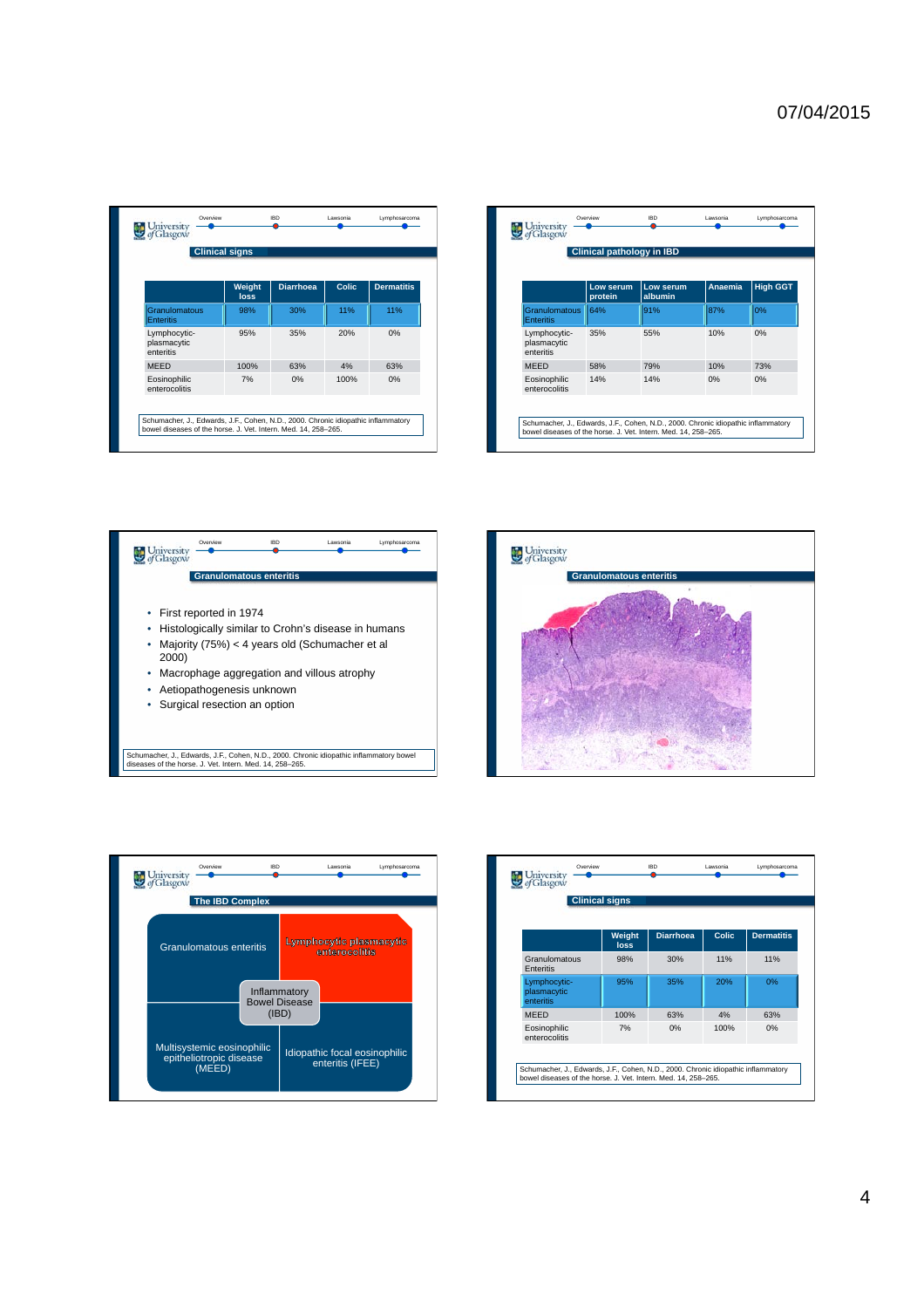| <b>Clinical pathology in IBD</b>         |                      |                      |         |                 |
|------------------------------------------|----------------------|----------------------|---------|-----------------|
|                                          | Low serum<br>protein | Low serum<br>albumin | Anaemia | <b>High GGT</b> |
| Granulomatous<br>Enteritis               | 64%                  | 91%                  | 87%     | 0%              |
| Lymphocytic-<br>plasmacytic<br>enteritis | 35%                  | 55%                  | 10%     | 0%              |
| <b>MEED</b>                              | 58%                  | 79%                  | 10%     | 73%             |
| Eosinophilic<br>enterocolitis            | 14%                  | 14%                  | 0%      | 0%              |







|                                          | <b>Clinical signs</b> |                  |       |                   |
|------------------------------------------|-----------------------|------------------|-------|-------------------|
|                                          | Weight<br><b>loss</b> | <b>Diarrhoea</b> | Colic | <b>Dermatitis</b> |
| Granulomatous<br>Enteritis               | 98%                   | 30%              | 11%   | 11%               |
| Lymphocytic-<br>plasmacytic<br>enteritis | 95%                   | 35%              | 20%   | 0%                |
| <b>MEED</b>                              | 100%                  | 63%              | 4%    | 63%               |
| Eosinophilic<br>enterocolitis            | 7%                    | 0%               | 100%  | 0%                |

| <b>Clinical pathology in IBD</b>         |                      |                      |         |                 |
|------------------------------------------|----------------------|----------------------|---------|-----------------|
|                                          | Low serum<br>protein | Low serum<br>albumin | Anaemia | <b>High GGT</b> |
| Granulomatous<br>Enteritis               | 64%                  | 91%                  | 87%     | 0%              |
| Lymphocytic-<br>plasmacytic<br>enteritis | 35%                  | 55%                  | 10%     | 0%              |
| <b>MEED</b>                              | 58%                  | 79%                  | 10%     | 73%             |
| Eosinophilic<br>enterocolitis            | 14%                  | 14%                  | 0%      | 0%              |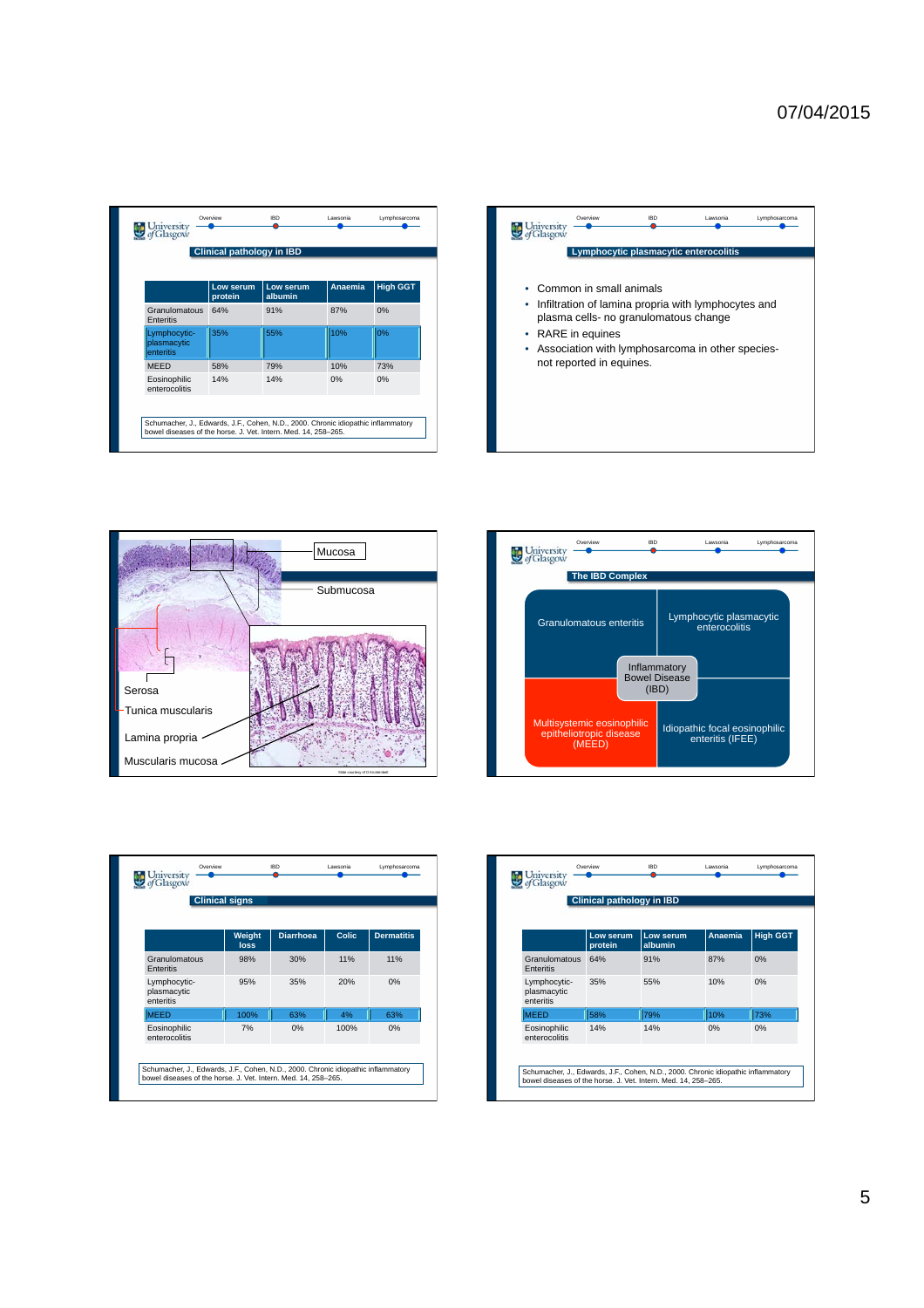









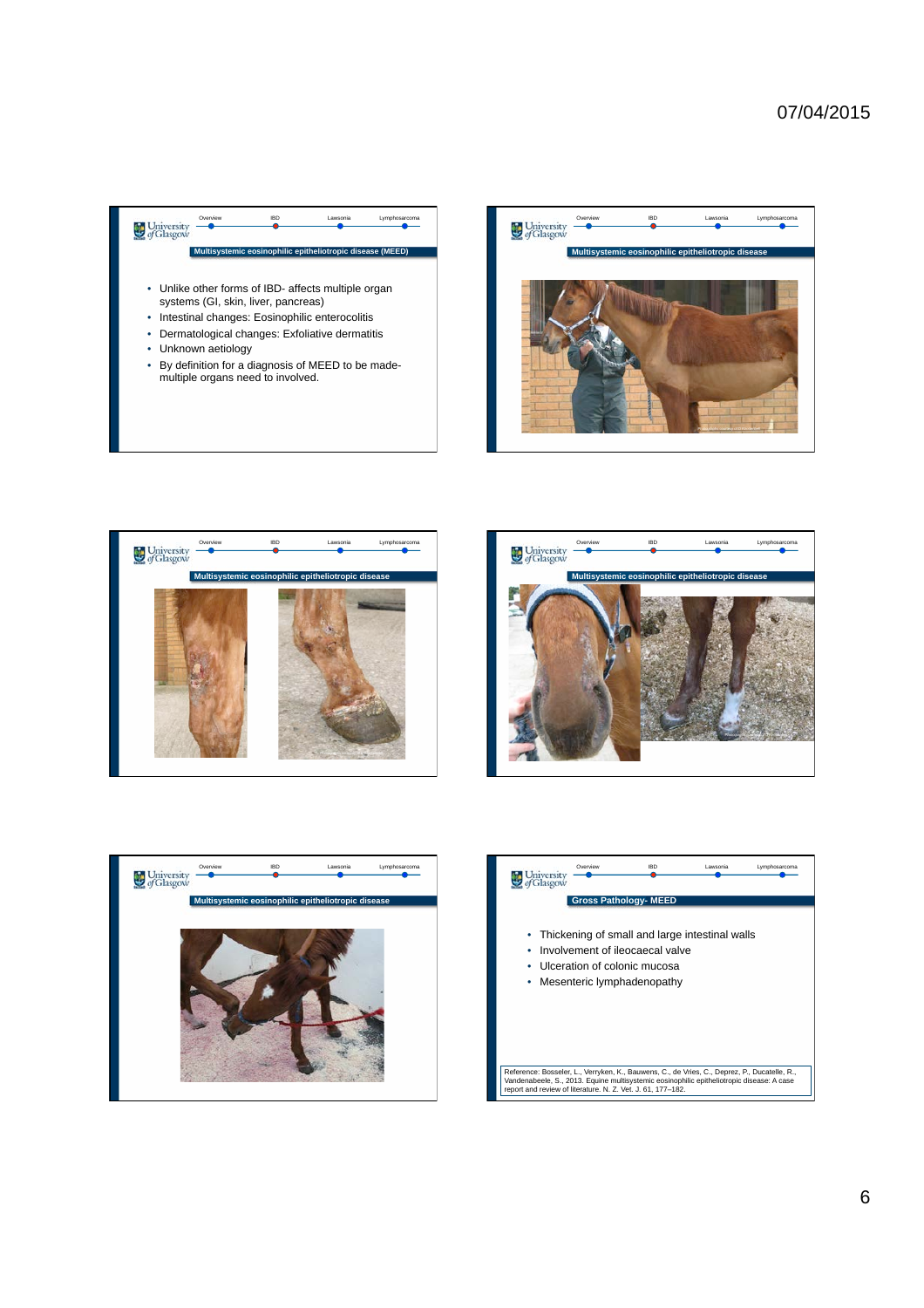









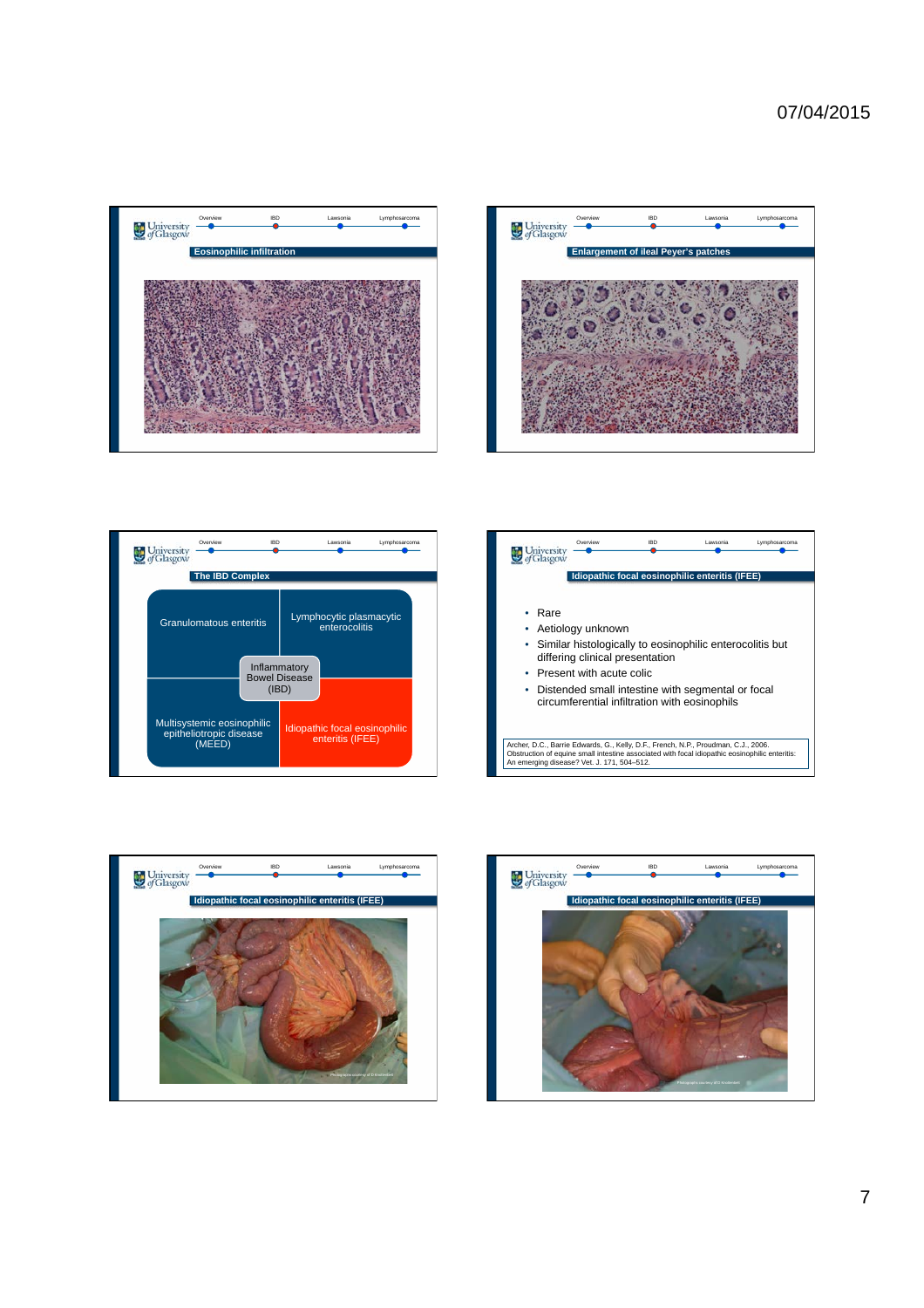









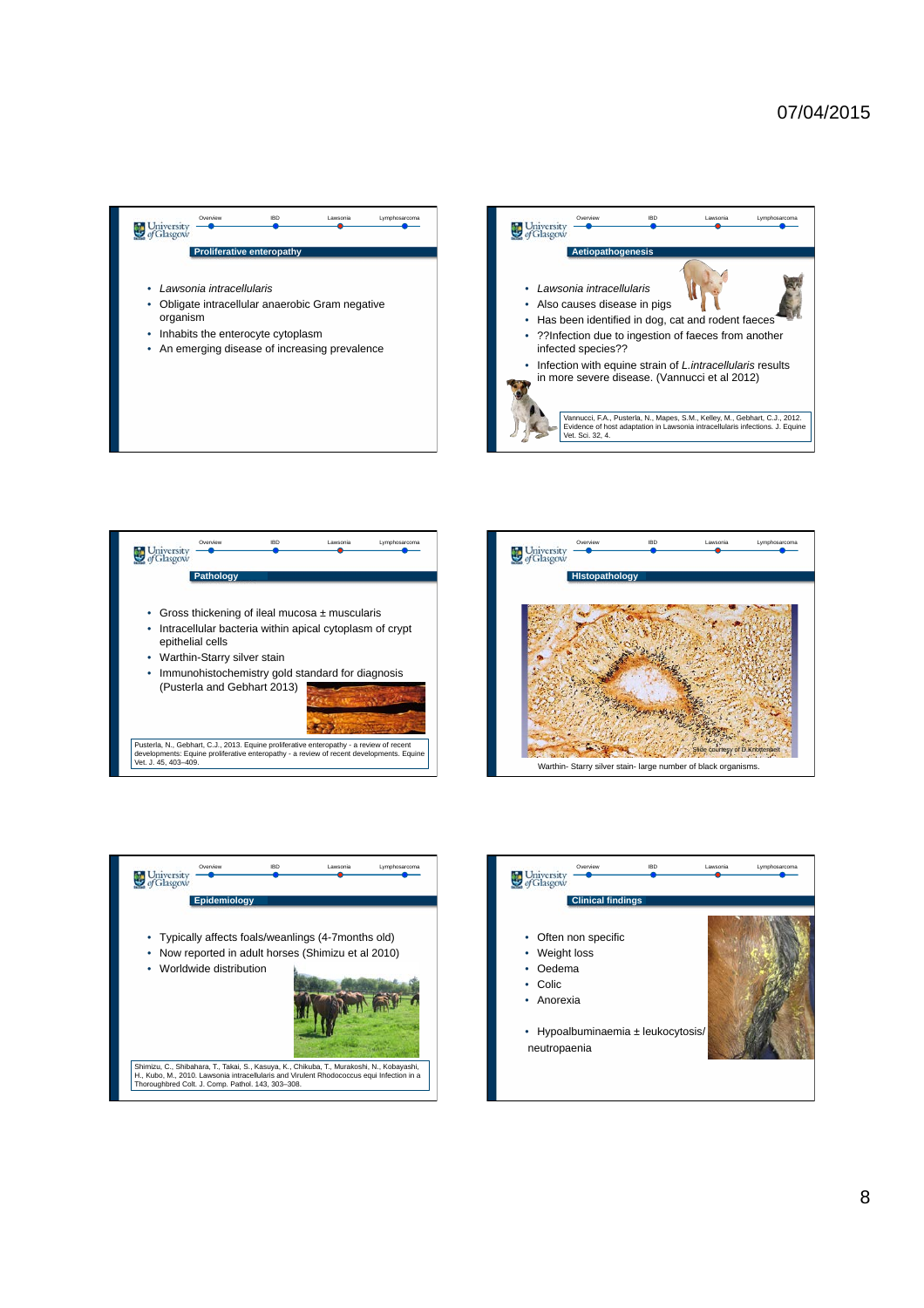